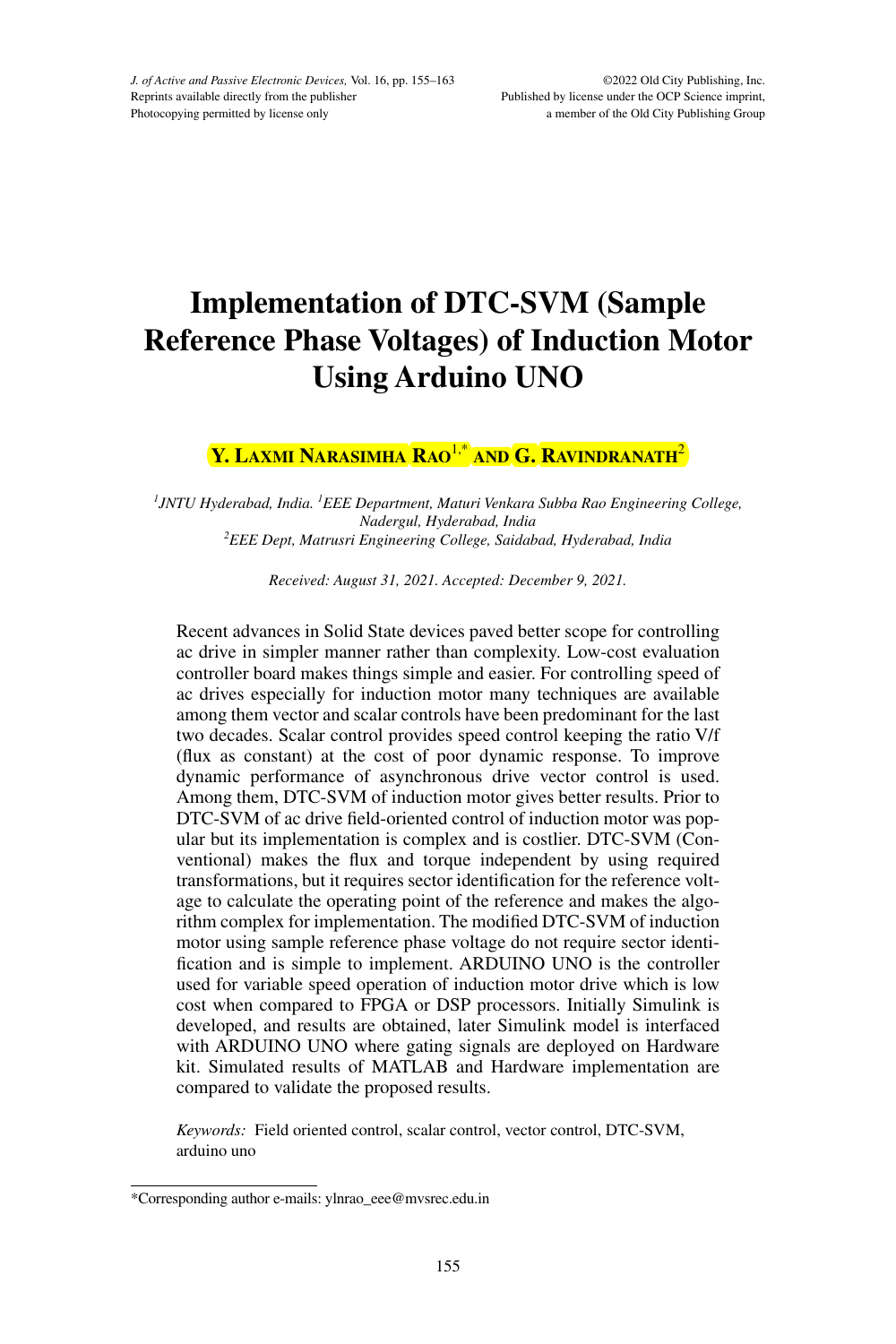# **1 INTRODUCTION**

Out of the total power generated by various generating power plants, more than fifty percent is utilized by ac drives. Among the existing ac drives induction motor is most widely and commonly used motors and occupies important role for various applications such as elevators, rolling mills, escalators [1], where variable or constant speed is required. For constant speed operation of induction motor conventional techniques such as rotor resistance method or stator variable voltage with variable frequency are used and its implementation is simple and easier [2]. To make it variable ac drives many techniques are available such as field oriented control, DTC-SVM [3], DTC based sliding mode, Model predictive DTC [4], DTC control using AI techniques such as fuzzy logic, ANFIS have been in research for the past two decades [5]. Variable speed drive requires transformation of variables from stationary to rotating or synchronous frame [6] which is complex in nature and requires high end processor with clock frequency ranging from 100 to 160 MHz [7]. In particular for FOC(field oriented control) [8] the parameter obtained have some errors and these errors are translated to controller for the output values of flux and torque which give subsequently results in the losses which are enhanced by deteriorating the performance of drive. Care should be taken to estimate the variable parameters before they are sent to controller. Likewise, FOC and other techniques [9] which comes under vector control have complex algorithm. In this paper modified DTC (eliminating comparators of both flux and torque are removed) by incorporating SVM with DTC using reference voltages with imaginary samples are being used and implemented with low cost controller ARDUINO UNO is used for hardware implementation and their results are presented.

### **2 METHODOLOGY**

# **2.1 DTC-SVM Methodology**

DTC-SVM (direct torque control-Space Vector modulation) obtaining toque and stator flux is challenging to make an ac drive for closed loop operation In general parameters observed from inverter such as three phase currents and voltages depends on the gating pulses sent to MOSFET of two level inverter along with the input voltage given to VSI which is DC supply. The parameters obtained from VSI such as currents and voltages which are alternating in nature need to be transferred to  $(\alpha, \beta)$ , by the Concordia transformation, which are in particularly adapted to DTC-SVM algorithm.

The flux which is obtained from stator variables and torque being estimated from the following equations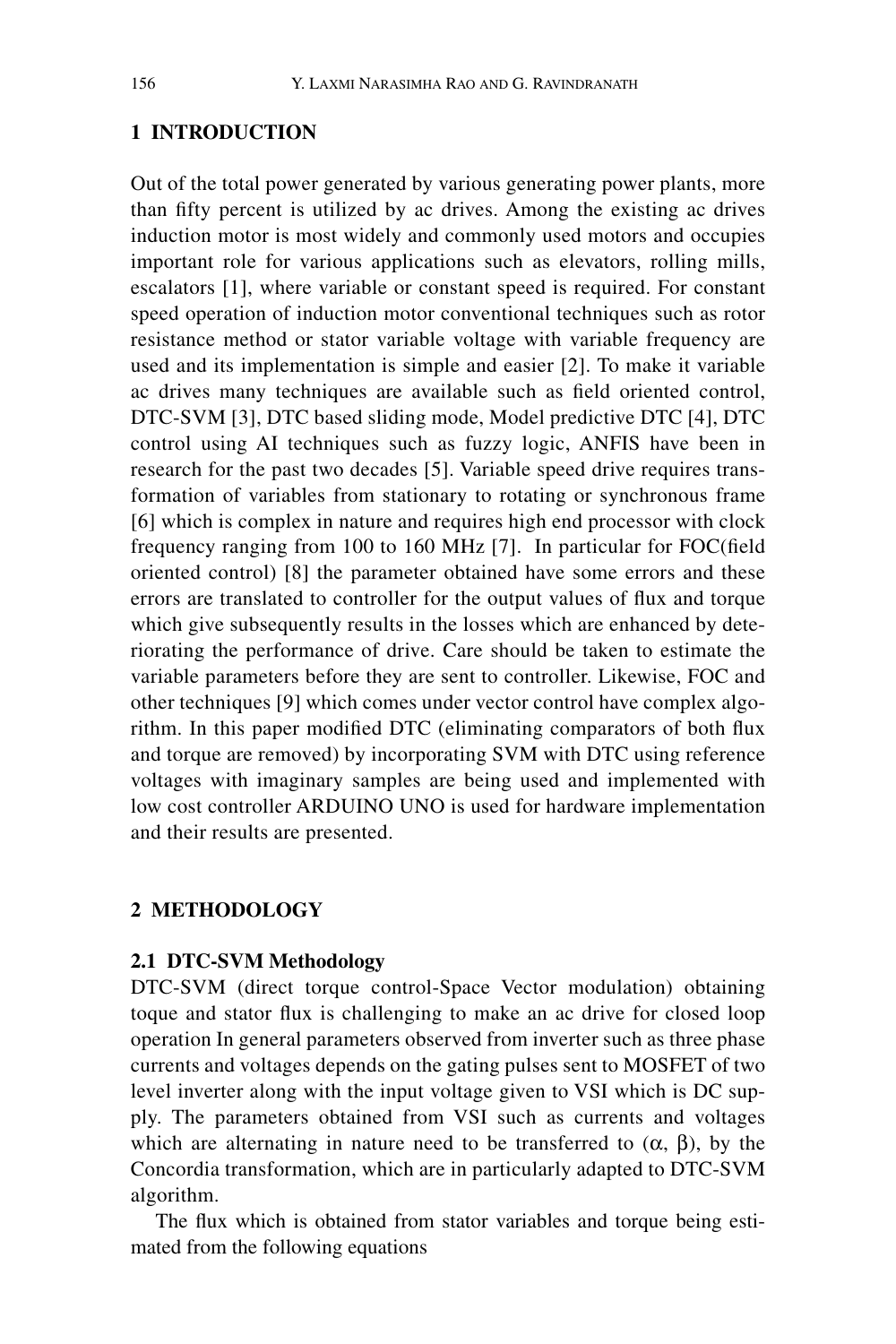$$
\Psi_s = \sqrt{\Psi_{s\alpha}^2 + \Psi_{s\beta}^2}
$$
 (1)

$$
T_{em} = p. (\Psi_{s\alpha} \ i_{s\beta} - \Psi_{s\beta} \ i_{s\alpha})
$$
 (2)

With the variables of stator fluxes in the reference  $(\alpha, \beta)$  are:

$$
\Psi_{s\alpha} = \int_{0}^{t} (\nu_{s\alpha} - r_s i_{s\alpha}).dt
$$
 (3)

$$
\Psi_{s\beta} = \int_{0}^{t} (\nu_{s\beta} - r_s i_{s\beta}).dt
$$
\n(4)

From the estimated values are now being compared with the reference values so that proper switching table is chosen without sector determination and appropriate stator variables are produced which can control flux separately and torque separately similar to that of dc drive.

### **2.2 Block diagram representation of DTC-SVM Technique**

The block diagram shows the representation of DTC-SVM of Induction motor as shown in Figure.1

DTC-SVM of induction motor above diagram is sensor less control as such no feedback of speed is measured, if speed sensors along with PI controller are used then it is termed as sensor control of DTC-SVM of Induction motor. The cost is reduced as such we are not using encoders for the calcula-



Figure 1 Block Diagram of DTC-SVM of IM drive.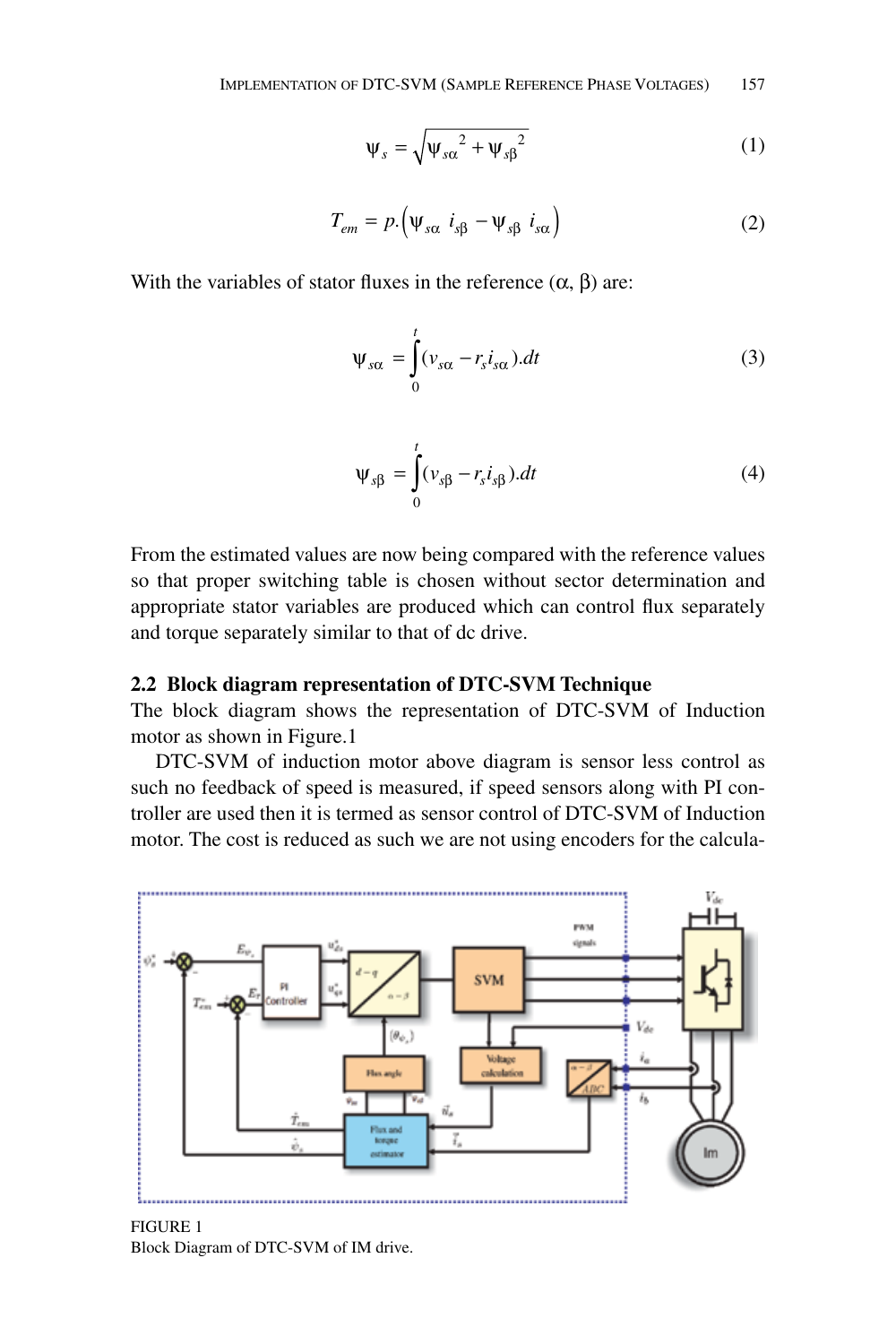tion of speed. Arbitrary reference frame plays an important role in controlling the voltage space vector in d-q reference frame which makes viable and easily to control the amplitude which lies in linear region

The operating values of Stator variables such as currents and voltages are obtained by current sensors and voltage sensor. Typically three current sensors are used(ACS712) and three voltage sensors ZMPT101b sensor are being used and are sent to the analog signals of ARDUINO which are transferred through transformation and being monitored and compared with reference value to generate PWM signals to VSI which includes SVPWM technique and the code being implemented in editor file of matlab.

# **Code for SVPWM Technique**

Void main() Begin {  $V_{an} = \frac{\sin(\dot{\omega}t)}{3}$  sample value obtained from VSI and its not a pure sine wave//  $V_{bn}$ = sin( $\dot{\omega}$ t+120°)// sample value obtained from VSI and its not a pure sine wave//  $V_{cn}$ = sin( $\dot{\omega}$ t-120°)// sample value obtained from VSI and its not a pure sine wave//  $X_{as} = V_{an} * Xs/Vdc$ ; // Xas time duration for leg of 'a' phase inverter//  $X_{bs}$  = Vbn \*Xs/Vdc; // Xbs time duration for leg of 'a' phase inverter//  $X_{\text{cs}}$  = Vcn \*Xs/Vdc; // Xas time duration for leg of 'a' phase inverter//  $X_{\text{offset}} = -(max(Xas,Xbs,Xcs)+(min(Xas,Xbs,Xcs))/2$  $X^*_{as} = X_{as} + X$ offset;  $X^*_{\text{bs}} = X_{\text{bs}} + X \text{offset};$  $X^*_{cs}$  =X<sub>cs</sub>+Xoffset; } End

# **Code for Voltage Sensor**

#include "LiquidCrystal.h"

```
const int voltageSensor = A0;
float vOUT = 0.0;
float vIN = 0.0:
float R1 = 30000.0;
float R2 = 7500.0;
int value = 0;
LiquidCrystal lcd(7, 6, 5, 4, 3, 2); // RS, E, D4, D5, D6, D7
void setup()
{
//Serial.begin(9600);
```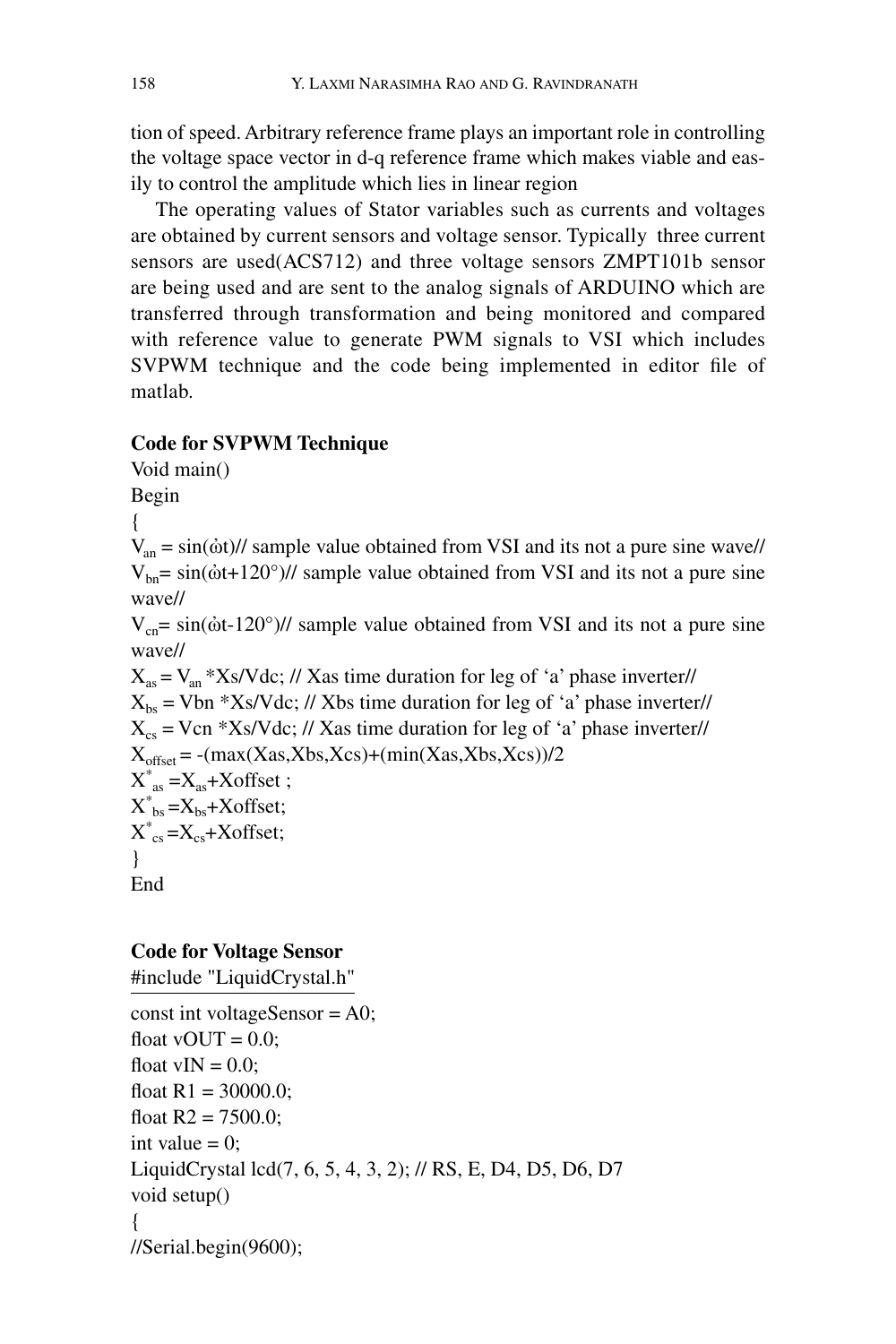```
lcd.begin(16,2);
lcd.print(" Measure > 25V ");
delay(2000);
}
void loop()
{
  value = analogRead(voltageSensor);
  VOUT = (value * 5.0) / 1024.0;
 VIN = vOUT / (R2/(R1 + R2));//Serial.print("Input = ");
  //Serial.println(VIN);
  lcd.setCursor(0,0);
 led.print("Input = " lcd.setCursor(9,0);
  lcd.print(VIN);
  delay(500);
}
```
# **3 Results and Discussion**

Simulink model of the proposed DTC-SVM is simulated in mat lab with sample time of 50e-6(50microseconds) which is implemented on ARDUINO UNO board as shown in Figure 2.

Greater the sample time used in simulated better would be response. Once simulation is performed gating signal of PWM channels are connected to Pin



Figure 2 Hardware set up for DTC-SVM of IM using ARDUINO Board.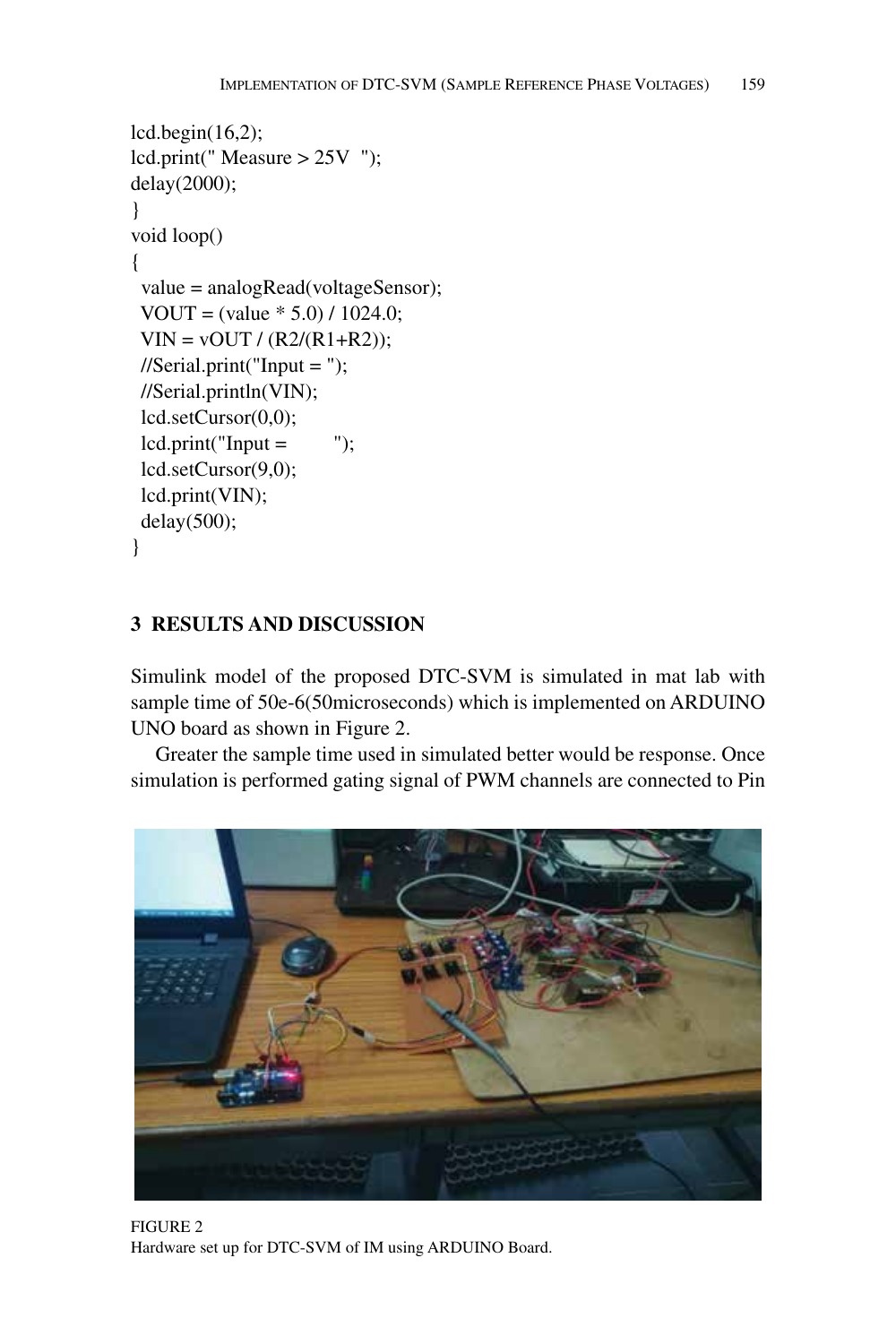3, 5, 6, 9, 10 and 11, which operates with phase difference of 120 degrees with respect to each phase. Phase voltages of three phases and three currents from the stator or VSI variables are fed to ADC pins of UNO board and fed back for producing the operating value of flux and torque. Line to line voltages, gating signals is shown in Figure 3.1 and 3.2 and Figure 4, Switching frequency of gating signal lies between 1khz to 5khz and the inverter used is two level inverter with MOSFET irf840



FIGURE 3.1 Line to line voltage of two phases Vab. of simulated results.



Figure 3.2 Line to line voltage of two phases Vab. Practical results.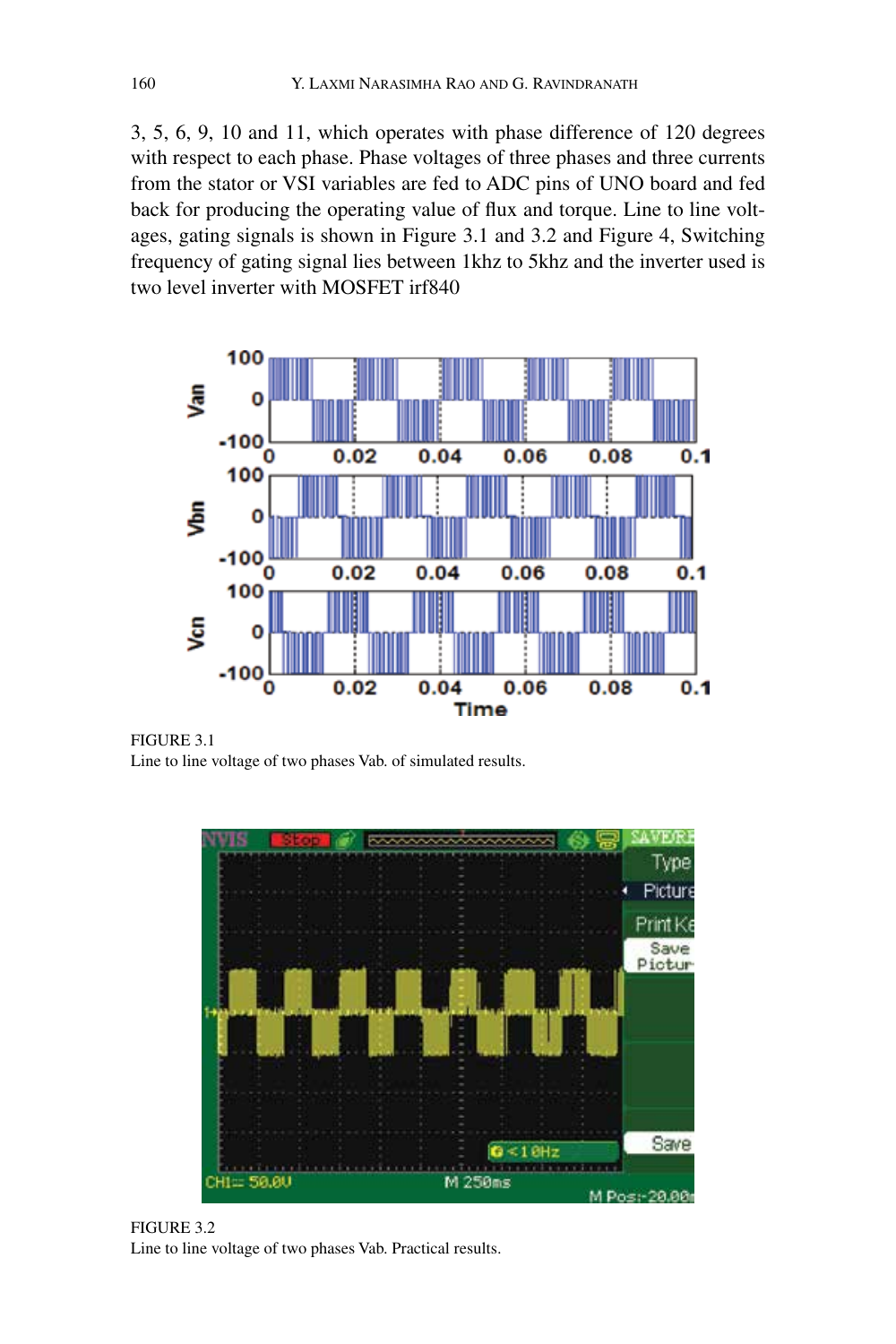

Figure 4 Gating signals of one of the MOSFETS.



Figure 5 Variation of load torque at different times of 1.3 sec and 1.8 sec.

TABLE 1 Comparison of Conventional DTC and proposed DTC-SVM of Induction motor

|                        | $THD(\%)$                  |           |           |                            |           |        |  |
|------------------------|----------------------------|-----------|-----------|----------------------------|-----------|--------|--|
| <b>PWM</b> Techniques  | Voltages of Va, Vb, and Vc |           |           | Currents of ia, ib, and ic |           |        |  |
| Conventional DTC       | $19.37\%$                  | $18.95\%$ | $19.57\%$ | $11.64\%$                  | $11.23\%$ | 11.59% |  |
| Proposed DTC-SVM 9.69% |                            | 15.019%   | 10.64%    | 6.61\%                     | 7.48%     | 6.56%  |  |

Figure 5 represent the variations of load torque applied to induction motor, at 1.3Sec a load torque of 8N-m is applied and it tracks the reference speed and also decreasing of load torque is applied.

Table 1 compares the Conventional DTC and Proposed DTC-SVM of Induction motor and the parameters of induction motor on which proposed DTC-SVM technique is implemented using ARDUINO UNO which is as given in Table 2.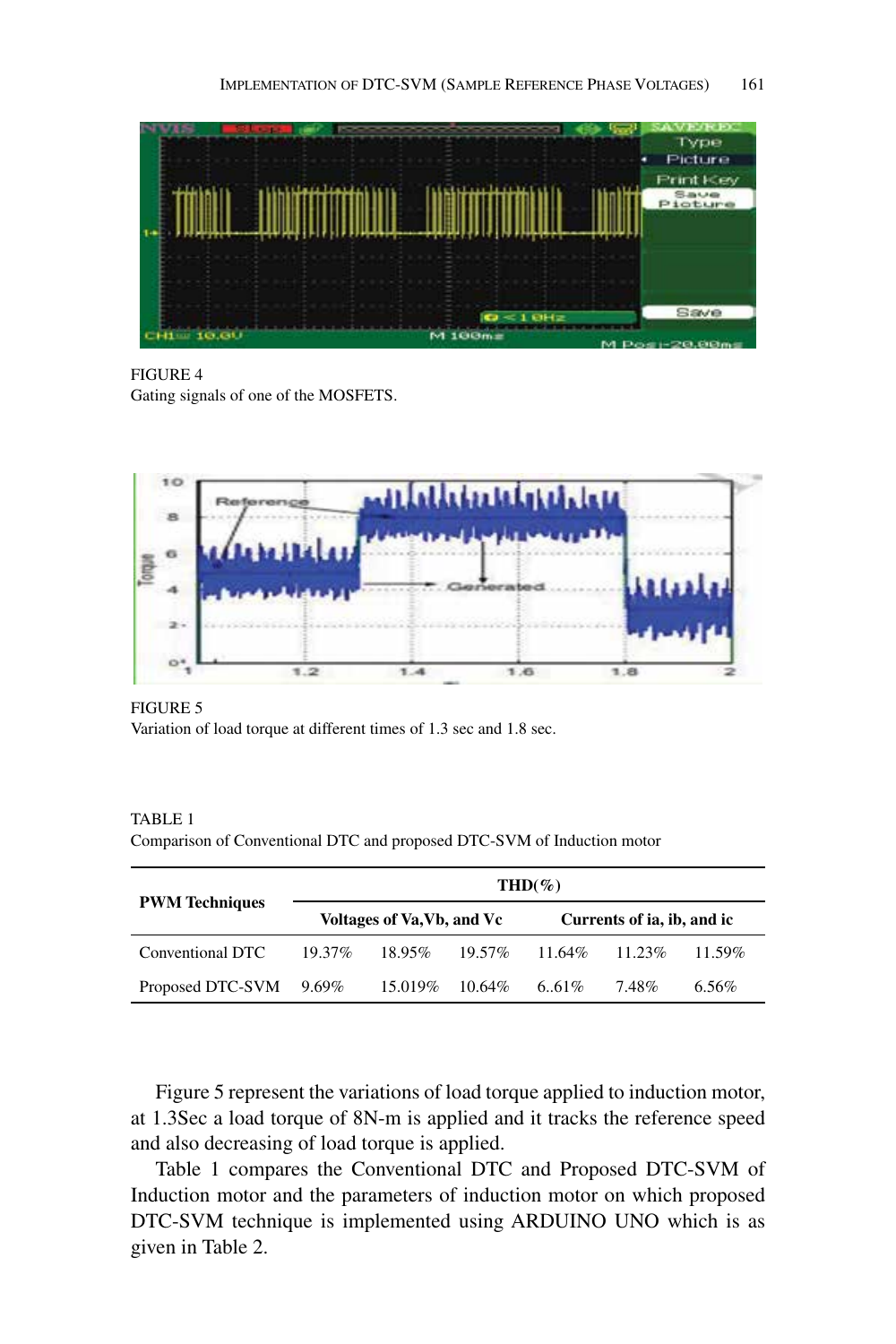| Stator resistance               | $r_s = 0.29$ ohm            |  |  |
|---------------------------------|-----------------------------|--|--|
| Rotor resistance                | $r_r = 0.38$ ohm            |  |  |
| Mutual inducatance              | $M = 47.3$ mH               |  |  |
| Inductances of stator and rotor | $Ls = Lr = 50mH$            |  |  |
| Number of poles                 | $Np = 2$                    |  |  |
| Moment of inertia               | $J = 0.5$ Kg-m <sup>2</sup> |  |  |

#### TABLE<sub>2</sub> Induction Motor Parameter of 1.5HP

### **4 CONCLUSION**

Direct self control or direct torque control techniques are unique in controlling the flux and torque independently. DTC of induction motor produces torque ripples due to the two level comparator used for flux and three level comparator used for torque, as such the technique operates at variable frequency. To reduce the ripples produced due to flux and torque comparator a new technique DTC-SVM is proposed. In the modified technique it enhances the fundamental component by 15% more when compared to traditional technique. The modified technique not only improves the fundamental quantity but also reduces the ripples produced in stator parameters. Simulation and Hardware results of DTC-SVM approach presents less harmonic distortion on the parameters of stator variables and it presents better performances with accurate robustness with respect to load variations.

### **Conflict of interest**

The authors declare that they have no known competing financial interests or personal relationships that could have appeared to influence the work reported in this paper.

# **References**

- [1] Hajian, M., Arab Markadeh, G.R., Soltani, J., Hoseinnia, S. (2009) "Energy optimized sliding-mode control of sensorless induction motor drives" *Energy Conversion and Management,* 50/9; p2296–2306
- [2] Saravanan, Mr C., A. Mohamed Azarudeen, and S. Selvakumar. (2012) "Performance of three phase induction motor using modified stator winding" *Global Journal of Research In Engineering,* 12/5.
- [3] Costa Bruno Leandro Galvão, Clayton Luiz Graciola, Bruno Augusto Angélico, Alessandro Goedtel, Marcelo Favoretto Castoldi. (2018) "Metaheuristics optimization applied to